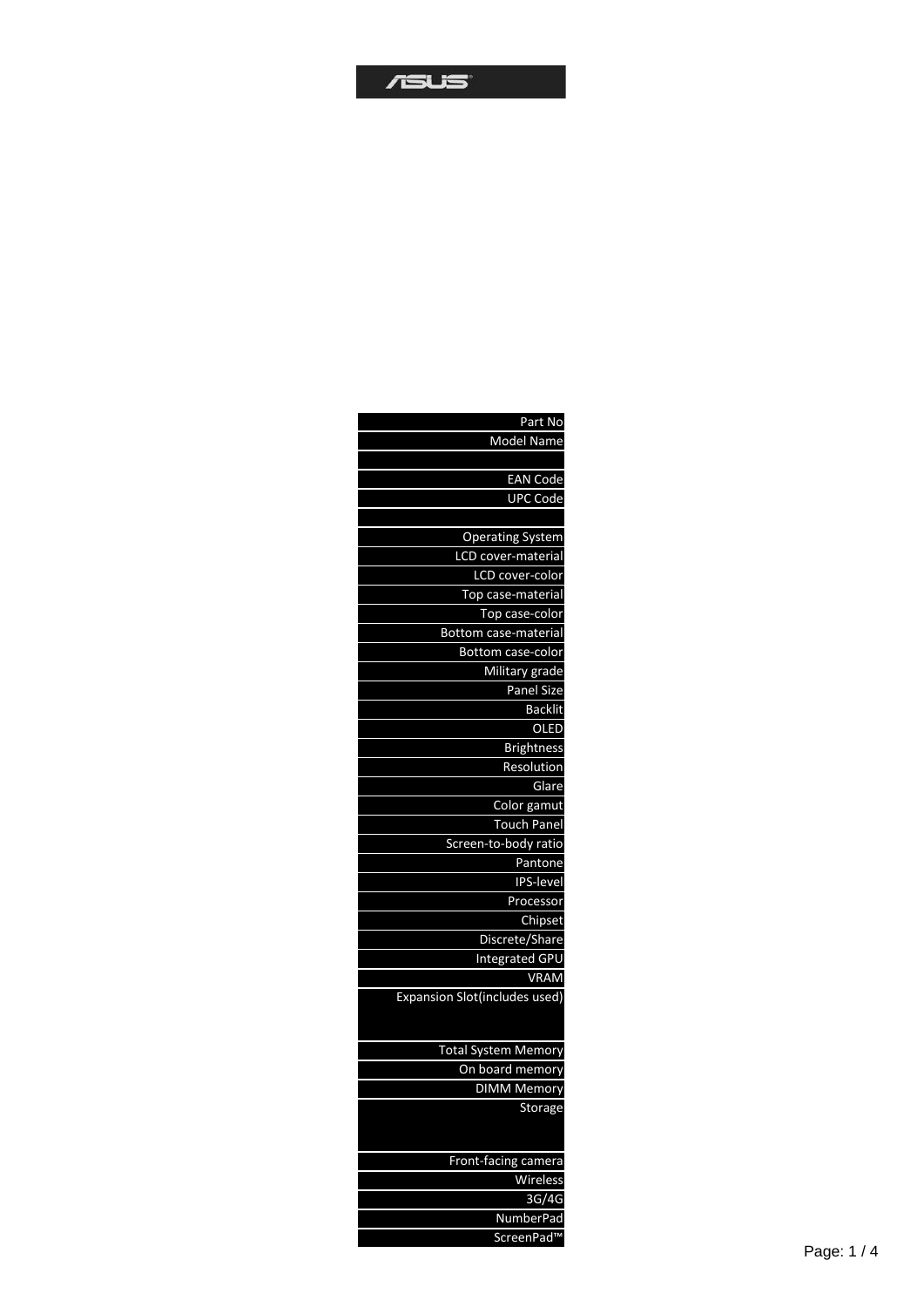| <b>FingerPrint</b>              |
|---------------------------------|
| Keyboard type                   |
| I/O ports                       |
|                                 |
|                                 |
|                                 |
|                                 |
|                                 |
| Audio                           |
|                                 |
| Voice control                   |
| <b>Battery</b>                  |
| Replaceable Battery             |
| <b>AC Adapter</b>               |
| Dimension (WxHxD)               |
| Weight (with Battery)           |
| Weight (w/o Battery)            |
| Security                        |
|                                 |
|                                 |
|                                 |
|                                 |
| MyASUS feature                  |
|                                 |
|                                 |
|                                 |
|                                 |
|                                 |
|                                 |
|                                 |
|                                 |
| <b>Built-in Apps</b>            |
| Included in the Box             |
| Reparability Index (for France) |
| CSID                            |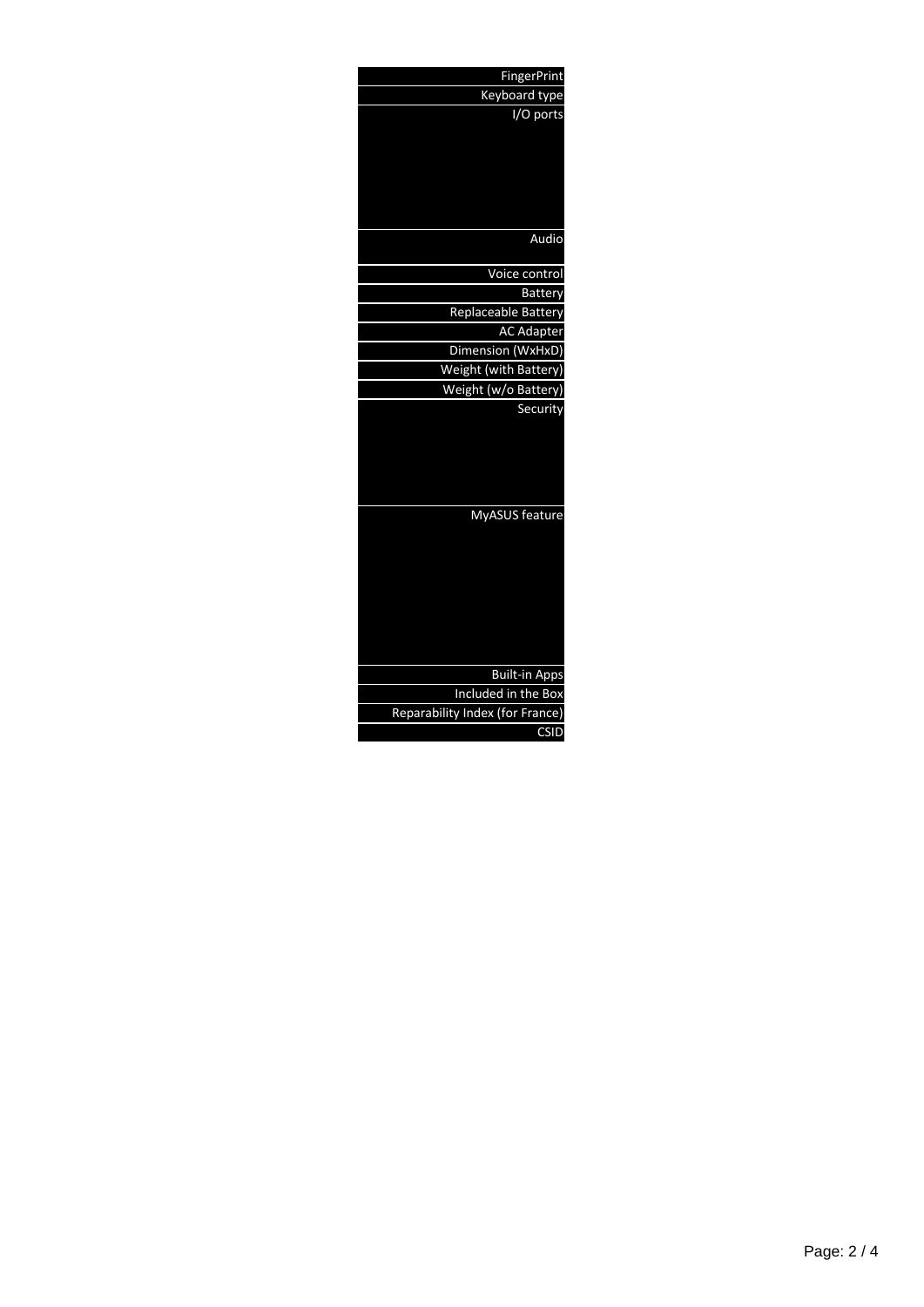

**90NX0441-M00S80 B1500CEAE-BQ2868**

**4711081541189 195553541183**

**Endless Aluminum Star Black Plastic Star Black Plastic Black US MIL-STD 810H military-grade standard 15.6-inch LED Backlit LCD 250nits FHD (1920 x 1080) 16:9 Anti-glare display NTSC: 45% N/A 90** % **N/A Wide view Intel® Core™ i7-1165G7 Processor 2.8 GHz (12M Cache, up to 4.7 GHz, 4 cores) N/A Share Intel Iris Xᵉ Graphics (available Intel® Core™ i5/i7 with dual channel memory) N/A 1x DDR4 SO-DIMM slot 1x M.2 2280 PCIe 3.0x2 1x STD 2.5" SATA HDD 8G DDR4 on board + 8GB DDR4 SO-DIMM 8G DDR4 on board 8GB DDR4 SO-DIMM 512GB M.2 NVMe™ PCIe® 3.0 SSD HDD Housing for storage expansion N/A 720p HD camera//With privacy shutter Wi-Fi 6(802.11ax)+BT5.2 (Dual band) 2\*2 N/A N/A N/A**